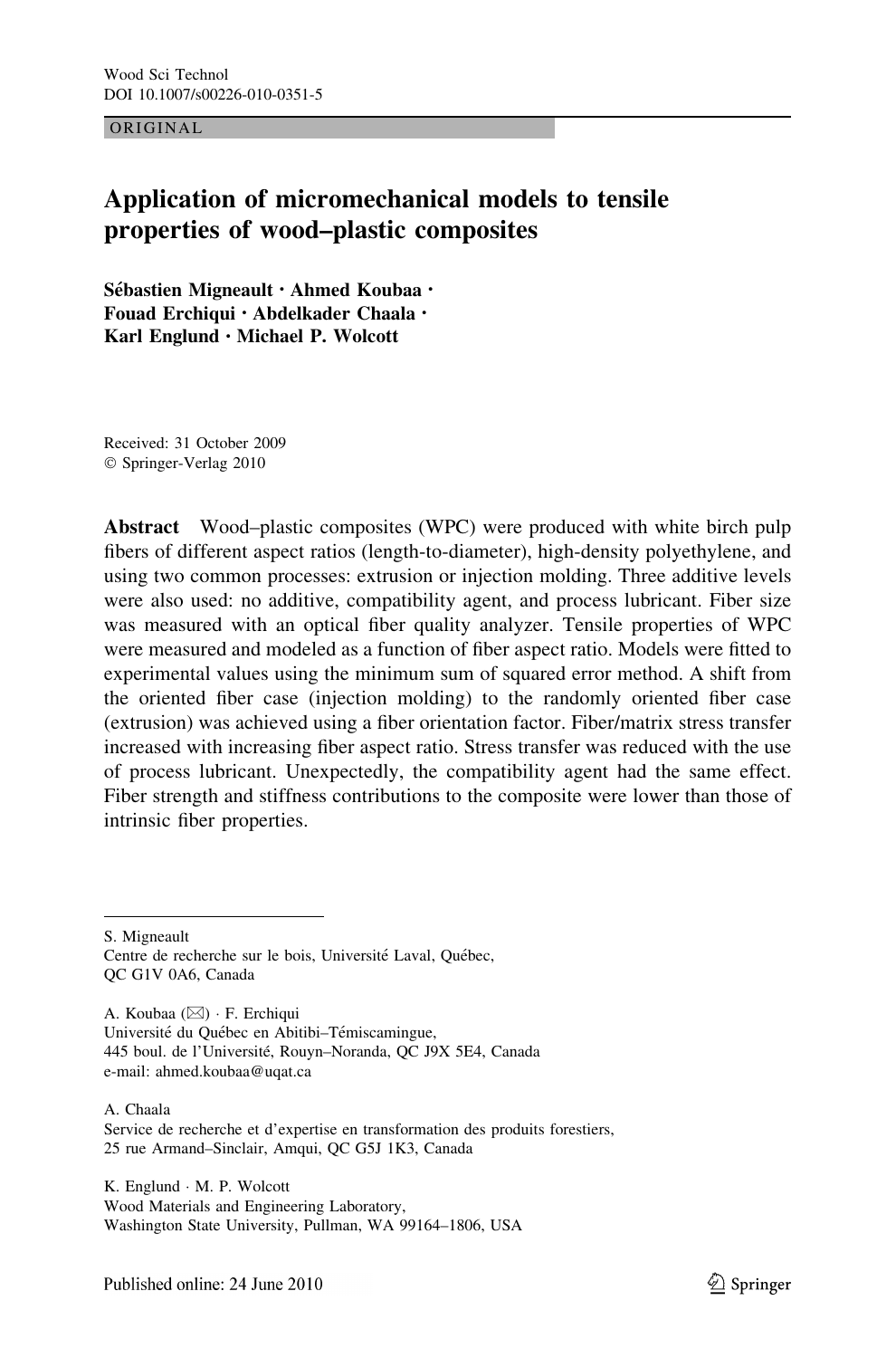# Introduction

Fiber-reinforced polymers have been increasingly used in a variety of engineering applications since the 1960s (Gibson [2007\)](#page-11-0). In recent years, interest has turned to the development of wood–plastic composites (WPC) (Clemons [2002](#page-10-0); Rowell [2007;](#page-11-0) Smith and Wolcott [2006](#page-11-0)). The use of natural wood fibers as a reinforcement or filler has many advantages over synthetic fibers, such as abundant supply, low cost, biodegradability, high specific properties, low abrasiveness, and no health hazards. Disadvantages stem from the hygroscopic and polar nature of wood.

Analytical modeling is a simple and useful tool to predict and understand composite behavior as a function of its component characteristics (Gibson [2007\)](#page-11-0). Effective analytical micromechanical models have been developed for synthetic short fiber-reinforced polymers (Gibson [2007\)](#page-11-0). The most utilized and known theories for tensile properties are rule of mixtures (ROM), Cox model, Halpin-Tsai model, and Bowyer-Bader model (Gibson [2007](#page-11-0); Kalaprasad et al. [1997](#page-11-0)). ROM are very simple models using fiber and matrix sum of volume weighted properties to predict composite property. ROM can be parallel or series. Hirsch model is a combination of parallel and series ROM. The Halpin-Tsai model considers matrixto-fiber property ratio instead of sum of volume-weighted properties. The Cox model suggests that stress in fiber is proportional to the difference between fiber strain and the strain that matrix would have if there were no fibers. The Bowyer– Bader model considers the contribution of fibers below and above critical fiber length.

In a tensile loaded composite sample, stress is transferred from matrix to fiber by interfacial shear stress ( $\tau$ ) (Gibson [2007](#page-11-0)). The level of stress transferred depends, among others, on fiber-matrix interfacial adhesion quality and fiber orientation (Bailon and Dorlot [2000](#page-10-0); Beckermann and Pickering [2009](#page-10-0); Gibson [2007\)](#page-11-0). These concepts can be included to models by using reinforcement efficiency factor and orientation factor. Stress transferred to fiber increases as fiber length increases, until the stress transferred reaches intrinsic fiber resistance (Fig. [1](#page-2-0)). This length is called critical fiber length  $(L_c)$  (Bailon and Dorlot [2000](#page-10-0); Beckermann and Pickering [2009;](#page-10-0) Gibson  $2007$ ). Below  $L_c$ , fibers are pulled–out at the composite rupture, whereas above  $L_c$ , no more reinforcement is reached with further fiber-length increase.

Some authors have used analytical modeling for natural fiber-reinforced (or filled) polymers. Simonsen [\(1997](#page-11-0)) used ROM to model the bending modulus of elasticity of wood fiber–filled thermoplastics made with three different matrixes: polypropylene, polyethylene, and polystyrene. The ROM was fitted to experimental curves using a reinforcement efficiency factor. Factors found varied between 0.61 and 0.85, depending on the polymer matrix.

Some authors have used single fiber specimen to evaluate natural fiber reinforcement efficiency. Sretenovic et al. [\(2006](#page-11-0)) studied stress transfer mechanisms in wood fiber/polyethylene single fiber specimens and showed that the stress transfer in WPC follows the classical ''shear lag'' theory. Herra-Franco and Valadez-González [\(2005](#page-11-0)) used pull–out tests on henequen/polyethylene single fiber specimens and found that critical length and interfacial shear stress varied with fiber aspect ratio and fiber/matrix adhesion quality. Doan et al. [\(2006](#page-10-0)) modeled the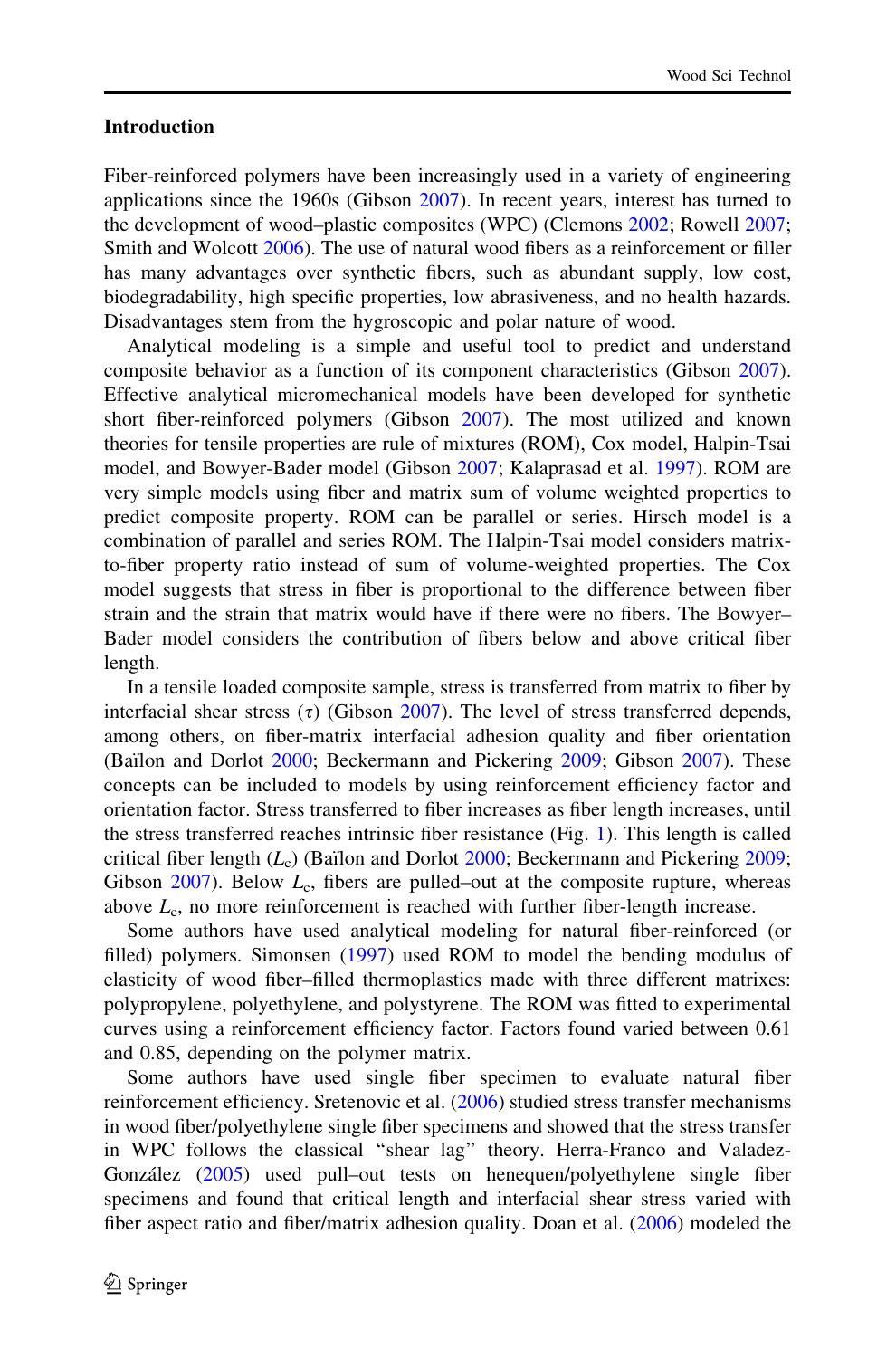<span id="page-2-0"></span>

Fig. 1 Effect of fiber length on stress transferred from matrix to fibers in a short fiber composite according to the Kelly–Tyson model (Adapted from Gibson [2007](#page-11-0))

tensile properties of injection molded jute/polypropylene composites as a function of fiber volume fraction using ROM. Fiber/matrix interfacial shear stress was obtained from single fiber pull–out tests and was incorporated into the tensile strength model. A loss factor for fiber orientation was used to fit the model to experimental values. Orientation factors found varied from 0.1 to 0.36. A loss factor for stress transfer efficiency was used for the composite modulus of elasticity. Factors varied from 0.42 to 0.51. The models give a good fit to experimental values.

Some authors incorporated natural fiber characteristics into models. Beckermann and Pickering ([2009\)](#page-10-0) determined  $L_c$  and  $\tau$  for hemp single fiber/polypropylene composite. Values found were 0.83 mm for  $L_c$  and 15.4 MPa for  $\tau$ . They prepared a composite made of 40 mass proportion hemp fibers and polypropylene and modeled its tensile strength using the Bowyer–Bader model. Length distribution of fibers extracted from the composite was measured and incorporated into model. Experimental strength value was one-third of model prediction, mainly because of fiber orientation. An orientation factor of 0.34 was found, suggesting a planarrandom fibre arrangement. Marklund et al. ([2008\)](#page-11-0) included two fundamental wood fiber characteristics into WPC stiffness models: their orthotropic nature and hollow shape (lumens). Error introduced by neglecting the orthotropic nature of fiber cell wall could reach 10–20%. This error is larger for higher fiber volume fraction and resin-filled lumens. Neagu et al. ([2006\)](#page-11-0) used the Hashin and Rosen micromechanical composite model and the theory of classical laminate mechanics to evaluate the contribution of various fibers to WPC tensile modulus of elasticity. Fiber orientation distribution was measured using image analysis and incorporated into the models. Many commonly used fibers in the pulp and paper industry were screened. It was concluded that the stiffness contribution of fibers varies according to fiber treatment, such as pulping process, pulp yield, and bleaching. Fiber length was not considered in the models.

Although effective micromechanical models have been developed and used for synthetic short fiber-reinforced polymers (Gibson [2007\)](#page-11-0), there was very little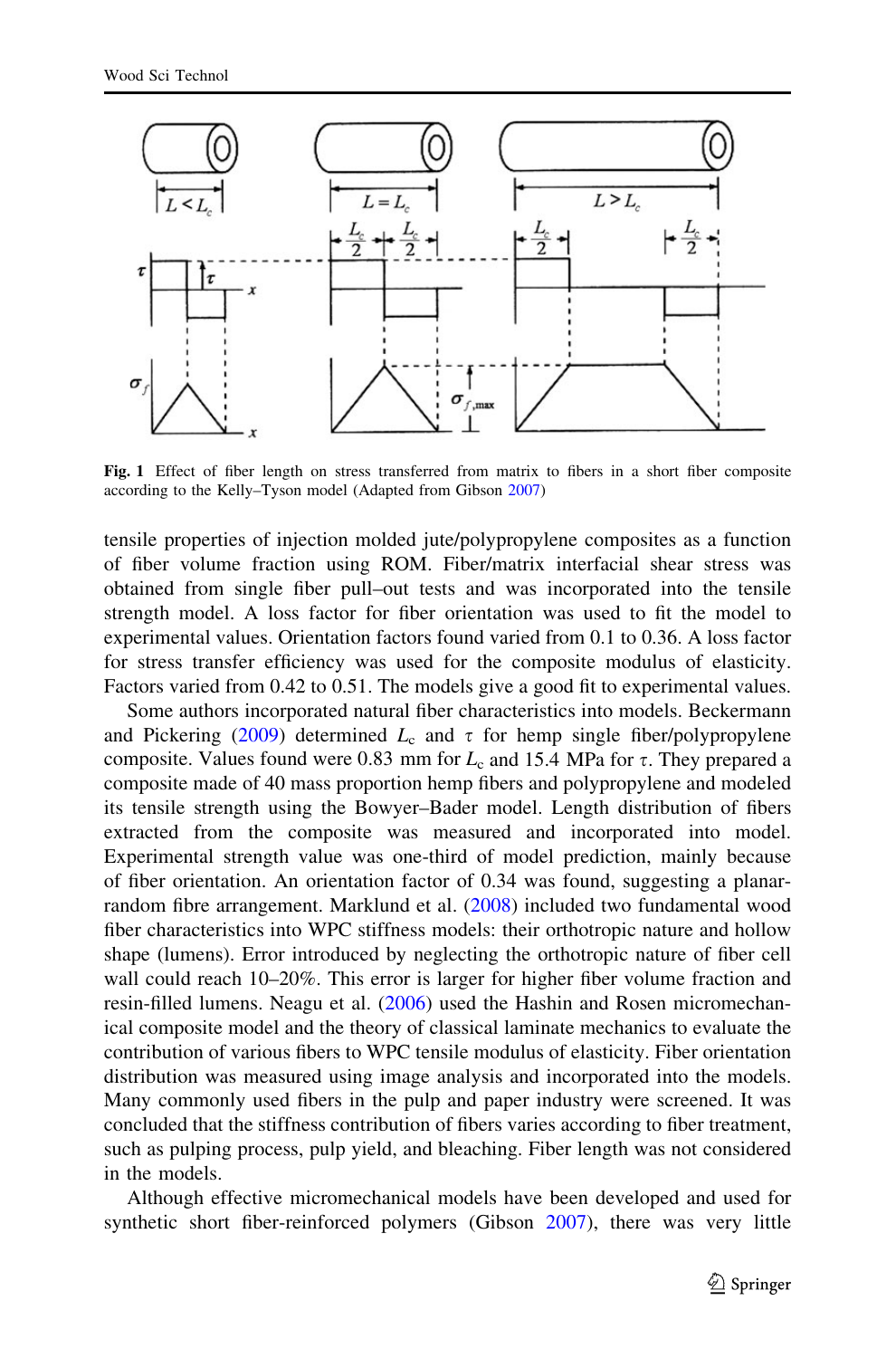<span id="page-3-0"></span>information available on the effectiveness of these models for WPC. Most of previous research considered fiber volume fraction or fiber/matrix interface shear stress, not wood fiber characteristics. Incorporating fundamental wood fiber characteristics into models would allow a better understanding of the influence of fiber characteristics on the macroscopic behavior of WPC. Thus, the objective of this study was to model the tensile properties of WPC as a function of fiber aspect ratio (length/diameter) under different conditions.

## **Models**

The rule of mixtures (ROM) states that the property of a composite is equal to the sum of the volume-weighted property of its component materials (Bailon and Dorlot  $2000$ ; Gibson  $2007$ ). ROM is given in Eq. 1, where v is the volume fraction, and  $P$  is any material property. The subscripts f, m, and c denote fiber, matrix, and composite. Fiber/matrix stress transfer is maximized when fibers are aligned with tensile load. Otherwise, an orientation factor  $(\alpha_0)$  can be applied. For synthetic fibers, it is reported that three-dimensional random fibre alignment yields to  $\alpha_0$  value of 1/5, planar randomly oriented fibers yields to  $\alpha_0$  value of 3/8, and load axially aligned fibers yields to  $\alpha_0$  value of 1 (Bailon and Dorlot [2000;](#page-10-0) Gibson [2007\)](#page-11-0). The 3/8 case was recently confirmed for natural fibers (Beckermann and Pickering [2009](#page-10-0)).

$$
P_{\rm c} = \alpha_{\rm o} P_{\rm f} v_{\rm f} + P_{\rm m} v_{\rm m} \tag{1}
$$

The Kelly–Tyson model suggests that the maximum stress in fibers ( $\sigma_f$ ) within the composite is proportional to the fiber aspect ratio  $(L/D)$  and the fiber/matrix interfacial shear stress ( $\tau$ ), according to the relation  $\sigma_f = 2\tau(L/D)$  (Gibson [2007\)](#page-11-0). Incorporating this model into ROM gives the composite tensile strength as a function of fiber aspect ratio Eq. 2 (Baïlon and Dorlot [2000;](#page-10-0) Gibson [2007](#page-11-0)).

$$
\sigma_{\rm c} = \alpha_{\rm o} 2\tau (L/D) v_{\rm f} + \sigma_{\rm m} v_{\rm m} \tag{2}
$$

The Cox model suggests that stress in fibers is proportional to the difference between the fiber strain and the hypothetical matrix strain if there were no fibers (Gibson [2007\)](#page-11-0). Equation 3 gives the composite tensile modulus of elasticity  $(E_c)$  as a function of fiber length according to the Cox model (Cox [1952](#page-10-0); Gibson [2007\)](#page-11-0), where  $G_m$  is the matrix shear modulus,  $A_f$  is the fiber cross-section area, and  $D_1$  is the distance between two adjacent fibers perpendicular to their axis. An analytical solution for the parameter  $\beta$ , proposed by Kelly, is also given in Eq. 3 (Gibson [2007;](#page-11-0) Kelly [1973\)](#page-11-0).

$$
E_{\rm c} = E_{\rm f} \left[ 1 - \frac{\tanh(\beta L/2)}{(\beta L/2)} \right] v_{\rm f} + E_{\rm m} v_{\rm m} \quad \text{where} \quad \beta^2 = \frac{2\pi G_{\rm m}}{A_{\rm f} E_{\rm f} \ln(D_1/D)} \tag{3}
$$

The Halpin–Tsai equation is a semi-empirical model Eq. 4 that accounts for the  $E_f/E_m$  ratio and a curve fitting parameter  $\xi$  (Gibson [2007](#page-11-0)). Halpin originally proposed  $\xi = 2(L/D)$  for aligned fibers (Gibson [2007;](#page-11-0) Halpin [1969](#page-11-0)).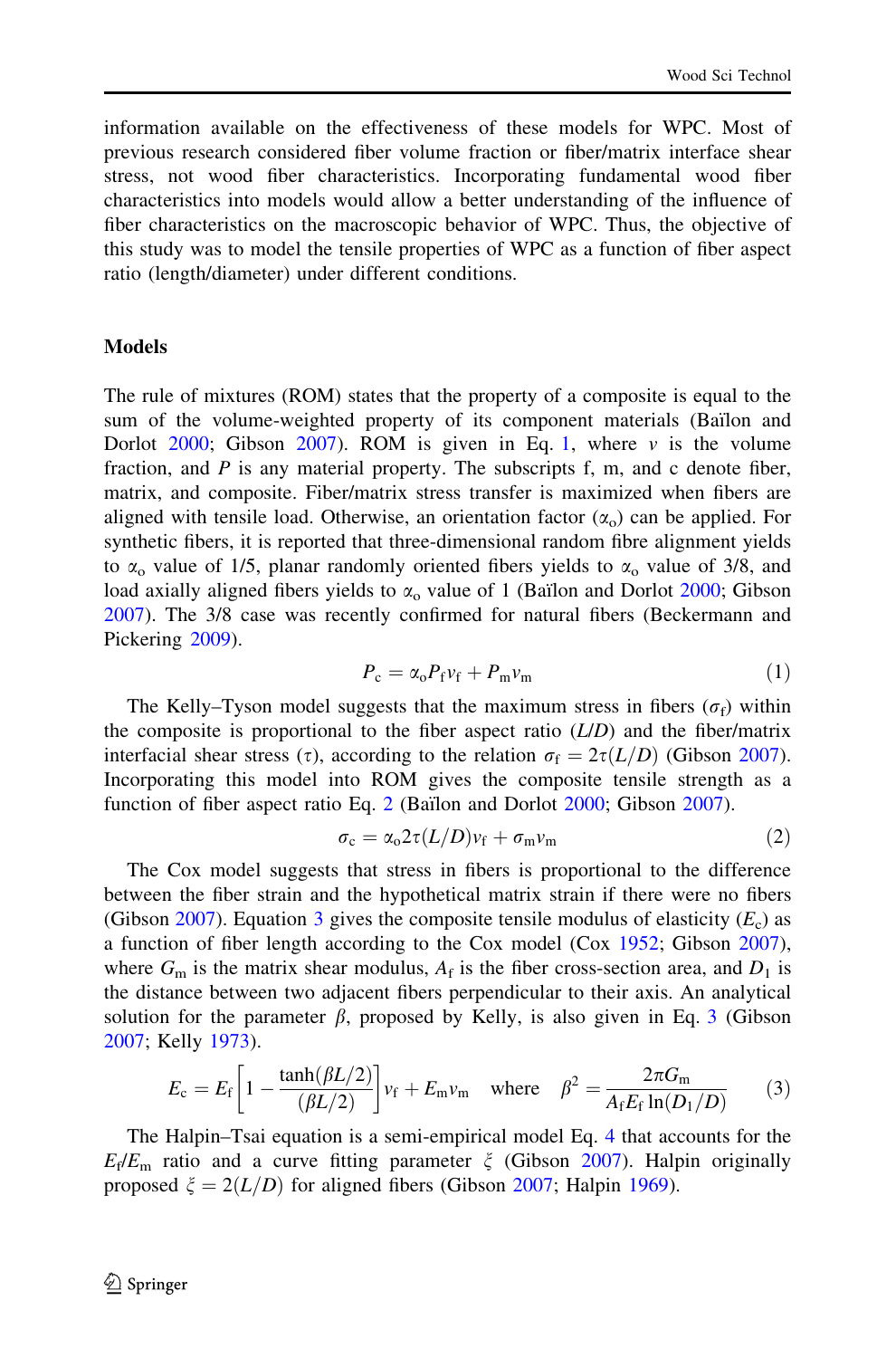$$
E_{\rm c} = E_{\rm m} \left( \frac{1 + \xi \eta \, v_{\rm f}}{1 - \eta \, v_{\rm f}} \right) \quad \text{where} \quad \eta = \frac{E_{\rm f}/E_{\rm m} - 1}{E_{\rm f}/E_{\rm m} + \xi} \tag{4}
$$

# <span id="page-4-0"></span>Materials and methods

Commercial white birch bleached chemico–thermomechanical pulp fibers were used. Three fiber aspect ratio classes (length-to-diameter, L/D) were obtained through mechanical refining and screening and characterized with an OpTest fiber quality analyzer (Table 1). Aspect ratios were obtained from fiber arithmetic mean length divided by average diameter. Fiber intrinsic strength (breaking length of handsheet) was measured with a standard zero–span tensile test (TAPPI [1996\)](#page-11-0). Breaking load was 88.3 N. High-density polyethylene (HDPE) LB 0100–00 (Equistar) having a melt index of 0.5 g/10 min, solid density of 953 kg/m<sup>3</sup>, tensile strength of 27.3 MPa, and tensile modulus of elasticity (MOE) of 1.172 GPa was used as matrix material. Maleated polyethylene (MAPE) AC–575A (Honeywell) was used as a compatibility agent, and OptiPak OP–100 (Honeywell) was used as a process lubricant.

A Cincinnati Milacron 35 mm conical counter–rotating twin–screw extruder was used to produce extruded samples. A low screw speed of 5 rpm was set to limit fiber breakage. A Sumitomo 55–US ton SE–DU series injection molding machine was used to form injection–molded samples. The detailed procedure is given in Migneault et al. ([2009\)](#page-11-0). WPC formulations are presented in Table 1. All composites were processed with 40% wood fiber mass proportion. Extruded composites were

| <b>WPC</b>     | Fiber L/D         | Additives        | $\rho_c$ (kg/m <sup>3</sup> ) | $\sigma_c$ (MPa) | $E_c$ (GPa) |  |  |  |
|----------------|-------------------|------------------|-------------------------------|------------------|-------------|--|--|--|
| Extrusion      |                   |                  |                               |                  |             |  |  |  |
| 1              | 8.3               | No additive      | 1,094(7)                      | 23.4(0.2)        | 2.83(0.04)  |  |  |  |
| $\overline{2}$ | 13.0              |                  | 1,080(9)                      | 24.9(0.5)        | 2.96(0.02)  |  |  |  |
| 3              | 21.3              |                  | 1,076(9)                      | 28.2(0.3)        | 2.99(0.02)  |  |  |  |
| $\overline{4}$ | 8.3               | <b>MAPE</b>      | 1,079(3)                      | 19.0(1.2)        | 2.33(0.11)  |  |  |  |
| 5              | 13.0              |                  | 1,065(21)                     | 22.7(1.8)        | 2.72(0.07)  |  |  |  |
| 6              | 21.3              |                  | 1,084(7)                      | 24.9(1.0)        | 2.79(0.09)  |  |  |  |
| 7              | 8.3               | Lubricant        | 1,074(2)                      | 19.2(1.0)        | 2.58(0.06)  |  |  |  |
| 8              | 13.0              |                  | 1,060(8)                      | 22.5(0.8)        | 2.74(0.07)  |  |  |  |
| 9              | 21.3              |                  | 1,065(5)                      | 24.3(1.0)        | 2.75(0.06)  |  |  |  |
|                | Injection molding |                  |                               |                  |             |  |  |  |
| 10             | 8.3               | MAPE & Lubricant | 1,018(4)                      | 27.3(0.5)        | 2.96(0.03)  |  |  |  |
| 11             | 13.0              |                  | 1,019(6)                      | 31.5(1.4)        | 3.00(0.12)  |  |  |  |
| 12             | 21.3              |                  | 1,016(2)                      | 36.5(1.0)        | 3.18(0.09)  |  |  |  |
|                |                   |                  |                               |                  |             |  |  |  |

Table 1 Wood-plastic composite (WPC) formulations, densities, and tensile properties (with standard deviations in brackets)

L/D fiber aspect ratio (length/diameter),  $\rho_c$  composite density,  $\sigma_c$  composite tensile strength,  $E_c$  composite tensile modulus of elasticity, MAPE maleated polyethylene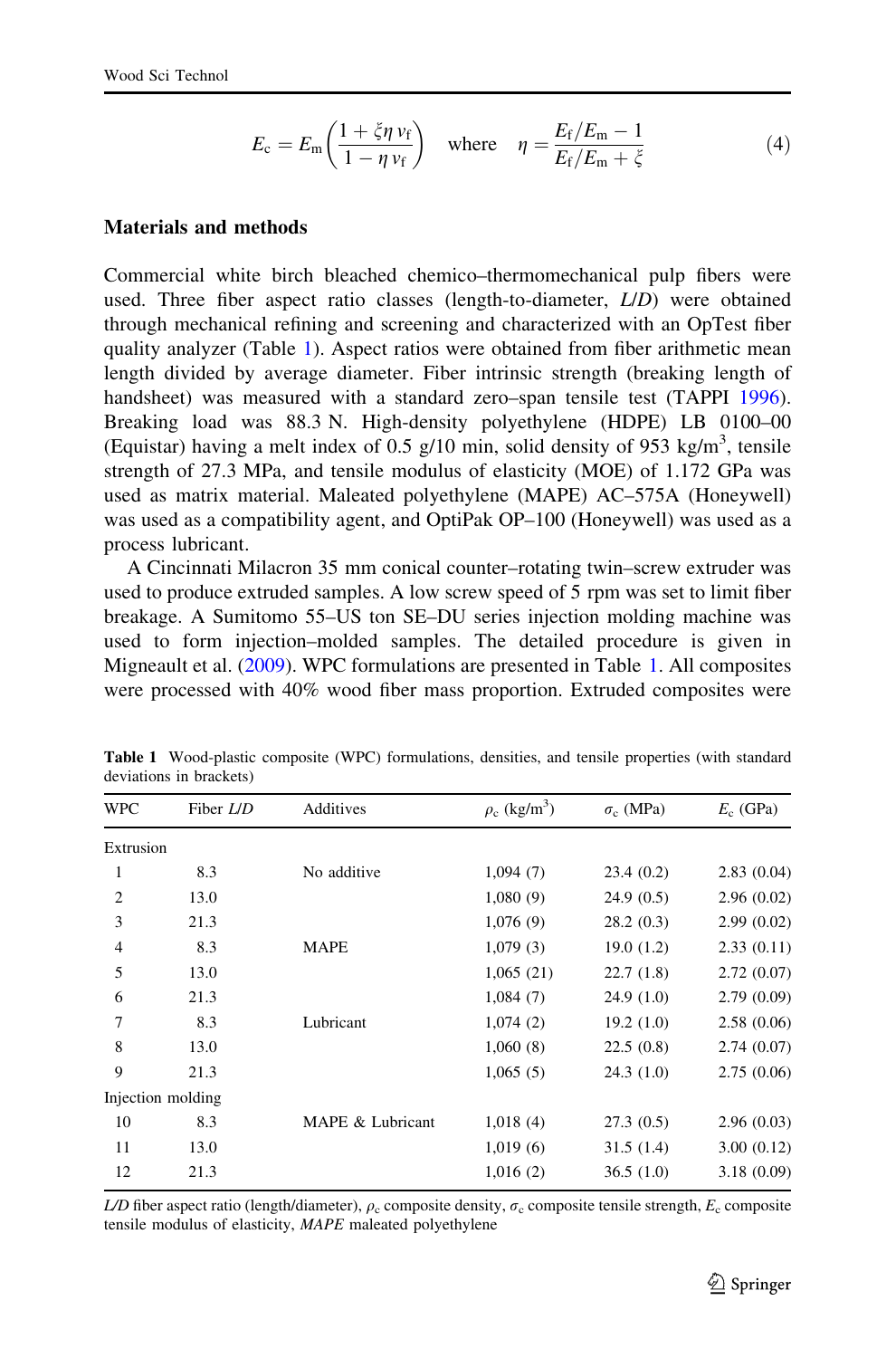processed for each fiber aspect ratio class and three different additive levels: no additive, compatibility agent, and process lubricant. Variation in additive type would vary the fiber/matrix adhesion quality, which was considered in the models. Injection molded composites were produced with both compatibility agent and lubricant.

Composite samples were analyzed using an S–3500 N variable pressure vacuum scanning electron microscope (Hitachi). Tensile strength (maximum strength) and modulus of elasticity were measured according to ASTM D 638–03 (specimen type I). Testing speed was 5 mm/min. Six replicates were run for each of the 12 composite formulations (Table [1](#page-4-0)).

## Results and discussion

Composites were processed using mass proportions for experimental convenience. However, volume fractions are required to apply micromechanical models. Volume fractions were obtained from equation set 5 Eq. 5, where m is the mass fraction,  $\nu$  is the volume fraction, and  $\rho$  is the density. All calculations were performed assuming that HDPE properties are unchanged after composite formation.

$$
m_{\rm f} + m_{\rm m} = m_{\rm c} = 1
$$
  
\n
$$
v_{\rm f} + v_{\rm m} = v_{\rm c} = 1
$$
  
\n
$$
m_{\rm m} = \frac{m_{\rm m}}{m_{\rm c}} = \frac{\rho_{\rm m} v_{\rm m}}{\rho_{\rm c} v_{\rm c}}
$$
\n(5)

Wood fraction density in the composites, calculated with the ROM, varies from 1,145 to 1,345 kg/m<sup>3</sup>. These values are much higher than the solid density of white birch solid wood (about 500 kg/m<sup>3</sup>). This is because the fibers in the composite are collapsed. Fiber intrinsic strength was calculated using zero–span tensile load of 88.1 N, handsheet grammage of 60  $g/m^2$ , and handsheet tensile specimen width of 15 mm. When calculated on the basis of equivalent cell wall area, using cell wall density of 1.5  $g/cm<sup>3</sup>$ , fiber strength is 147 MPa. When calculated on the basis of wood fraction density within formed composite, fiber strength varies from 112 to 132 MPa.

### Tensile strength

Figure [2](#page-6-0) shows WPC tensile strength according to the Kelly–Tyson model Eq. [2](#page-3-0) compared with measured strength. The model was fitted to experimental values for injected–molded WPC by adjusting fiber/matrix interfacial shear stress  $(\tau)$  until the minimum sum of squared error (SSE) was reached (Table [2\)](#page-7-0). SSE is calculated as:  $SSE = \sum_{i=1}^{i=N} (\sigma_{\text{model}}^i - \sigma_{\text{experiment}}^i)^2$ , where N is the number of fiber L/D levels. A fiber orientation factor of 1 was applied to the injected–molded case because fibers are aligned (Fig. [3a](#page-7-0)). For the extrusion case, a fiber orientation factor of 3/8 was applied because fibers are randomly oriented (Fig. [3](#page-7-0)b). Optimized shear stress (obtained at minimum SSE) was the same for aligned and randomly oriented fibers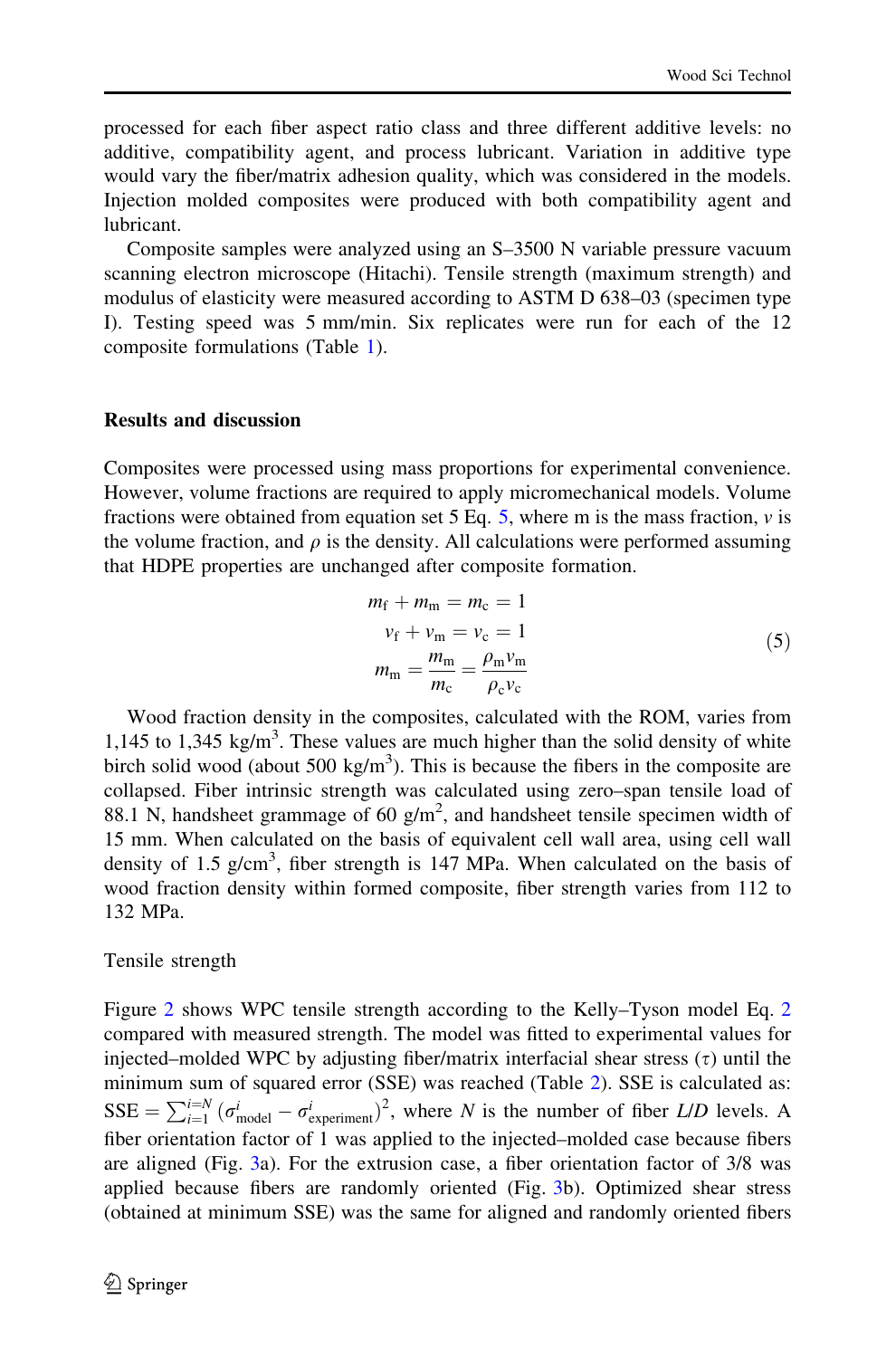<span id="page-6-0"></span>(1.41 MPa, Table [2](#page-7-0)). The only difference between the two models presented in Fig. 2 is the fiber orientation factor  $(\alpha_0)$ . This suggests that the difference between injected–molded and extruded WPC can be explained mainly by fiber orientation, because the 3/8 factor for planar randomly oriented fibers allowed a shift from the aligned to the randomly oriented fibers case. Maximum stress in wood fraction varies from 6.7 to 60.1 MPa (Table [2](#page-7-0)). As previously reported (Beckermann and Pickering [2009](#page-10-0); Doan et al. [2006](#page-10-0); Simonsen [1997](#page-11-0); Sretenovic et al. [2006](#page-11-0)), fiber contribution to composite strength is lower than intrinsic fiber strength. It is, in the better case, one half of the intrinsic fiber strength (112 MPa). This result can be explained, in part, by the poor compatibility between polar fibers and non–polar thermoplastic, stress concentrations due to micro-voids, and heterogeneous strain of the different phases (Godara et al. [2009](#page-11-0)). Consequently, fibers are not broken when the composite breaks, and instead are pulled out, as shown in Fig. [3](#page-7-0)c.

Using the shear stress found, the critical fiber aspect ratio( $L/D$ )<sub>c</sub> (Fig. [1\)](#page-2-0) can be calculated with Eq. 6. For the aligned fiber case, calculated  $(L/D)_{c}$  is 40. This value is below the average size for white birch fibers  $(L/D = 68$ , Smook [2002\)](#page-11-0). At this  $(L/D)_c$ , WPC tensile strength would be 54.4 MPa, according to the Kelly–Tyson model Eq. [2](#page-3-0).

$$
\left(\frac{L}{D}\right)_{c} = \frac{\sigma_{f,\text{max}}}{2\tau} \tag{6}
$$

Fiber/matrix shear stress was reduced when a process lubricant was used. This result was expected because the use of a lubricant decreases composite mechanical properties (Li et al. [2004](#page-11-0)). Unexpectedly, however, the use of a compatibility agent also reduced fiber/matrix shear stress. Determination coefficients between the models and experimental values are close to 1 in all cases (Table [2\)](#page-7-0). This suggests that the variation according to fiber size is linear. Thus, a linear model was appropriate.



Fig. 2 Comparison between measured and modeled (Kelly–Tyson model) tensile strength of WPC made of HDPE and wood fibers of different aspect ratios (error bars represent  $\pm$  1 SD)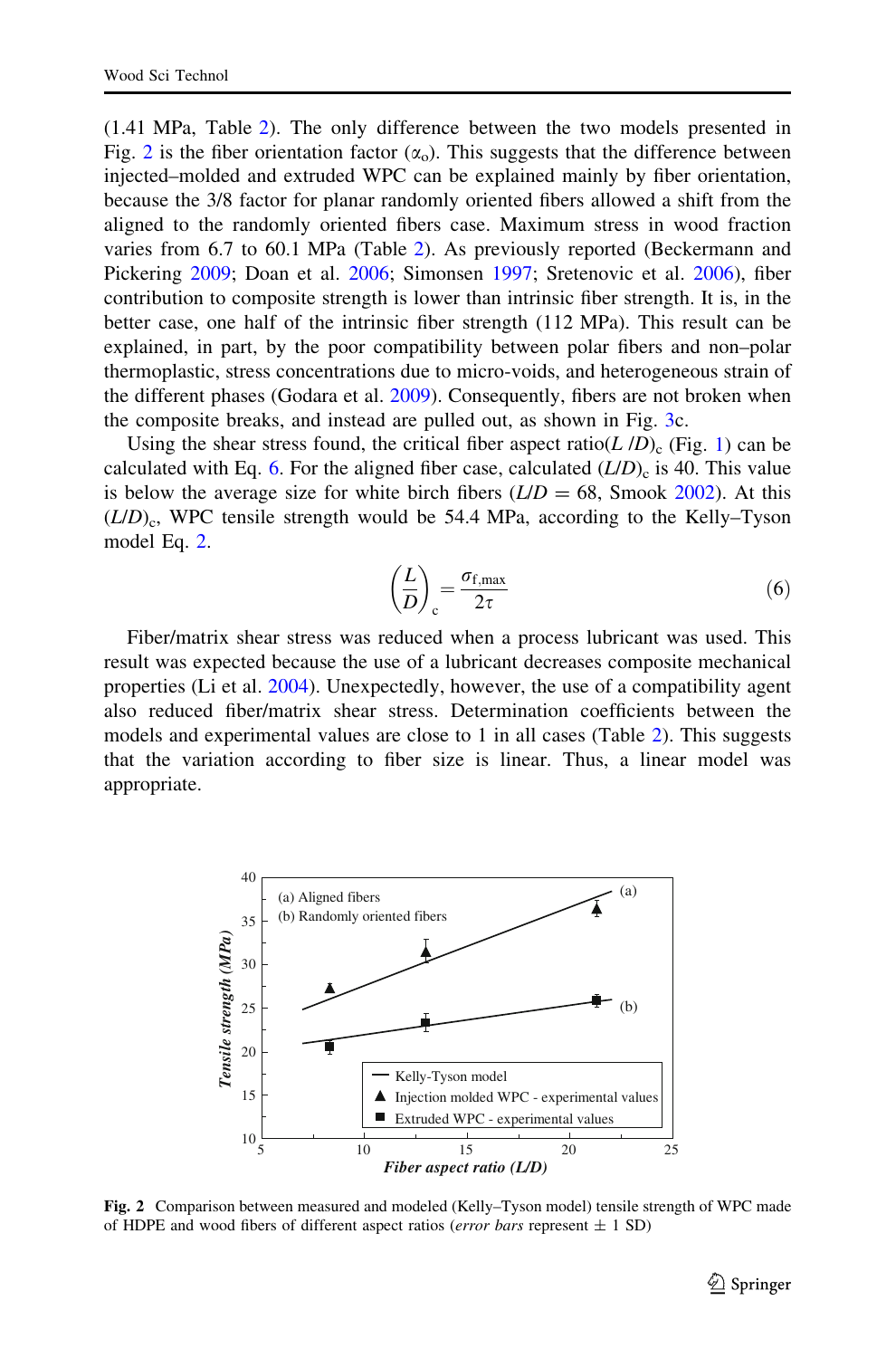| <b>WPC</b><br>$\tau^*$ (MPa)                            |      | $\sigma_f$ (MPa) | <b>SSE</b> | $R^2$ |
|---------------------------------------------------------|------|------------------|------------|-------|
| Extrusion (randomly oriented fibers, $\alpha_0 = 3/8$ ) |      |                  |            |       |
| $1$ to $3$                                              | 1.97 | $12.3 - 31.5$    | 1.09       | 0.996 |
| 4 to 6                                                  | 1.16 | $7.2 - 18.5$     | 3.86       | 0.912 |
| 7 to 9                                                  | 1.08 | $6.7 - 17.3$     | 2.73       | 0.900 |
| Average $(1 \text{ to } 9)$                             | 1.41 | $8.8 - 22.5$     | 0.84       | 0.988 |
| Injection molding (aligned fibers, $\alpha_0 = 1$ )     |      |                  |            |       |
| 10 to 12                                                | 1.41 | $23.4 - 60.1$    | 4.81       | 0.962 |

<span id="page-7-0"></span>Table 2 Optimized values used to fit\* the Kelly–Tyson model to composite tensile strength

 $*$  Adjusted to fit the model to experimental values (minimum SSE),  $\tau$  fiber/matrix interfacial shear stress,  $\sigma_f$  fiber stress,  $\alpha_o$  fiber orientation factor, SSE sum of squared error,  $R^2$  determination coefficient



Fig. 3 Micrographs of WPC showing a aligned fibers in injected-molded WPC (100 $\times$  enlargement), **b** randomly oriented fibers in extruded WPC (100 $\times$  enlargement), and c pulled-out fibers on a ruptured surface  $(250 \times$  enlargement)

Tensile modulus of elasticity

Figure [4](#page-8-0) shows the tensile modulus of elasticity of the WPC modeled by the Cox model compared to measured tensile values. Equation [3](#page-3-0) was re–written as a function of fiber aspect ratio Eq. [7](#page-8-0) by incorporating the relations  $G_m = E_m/2(1 + v_m)$ and  $A_f = \pi D^2/4$ , where v is Poisson's ratio (0.35 was used for HDPE). Assuming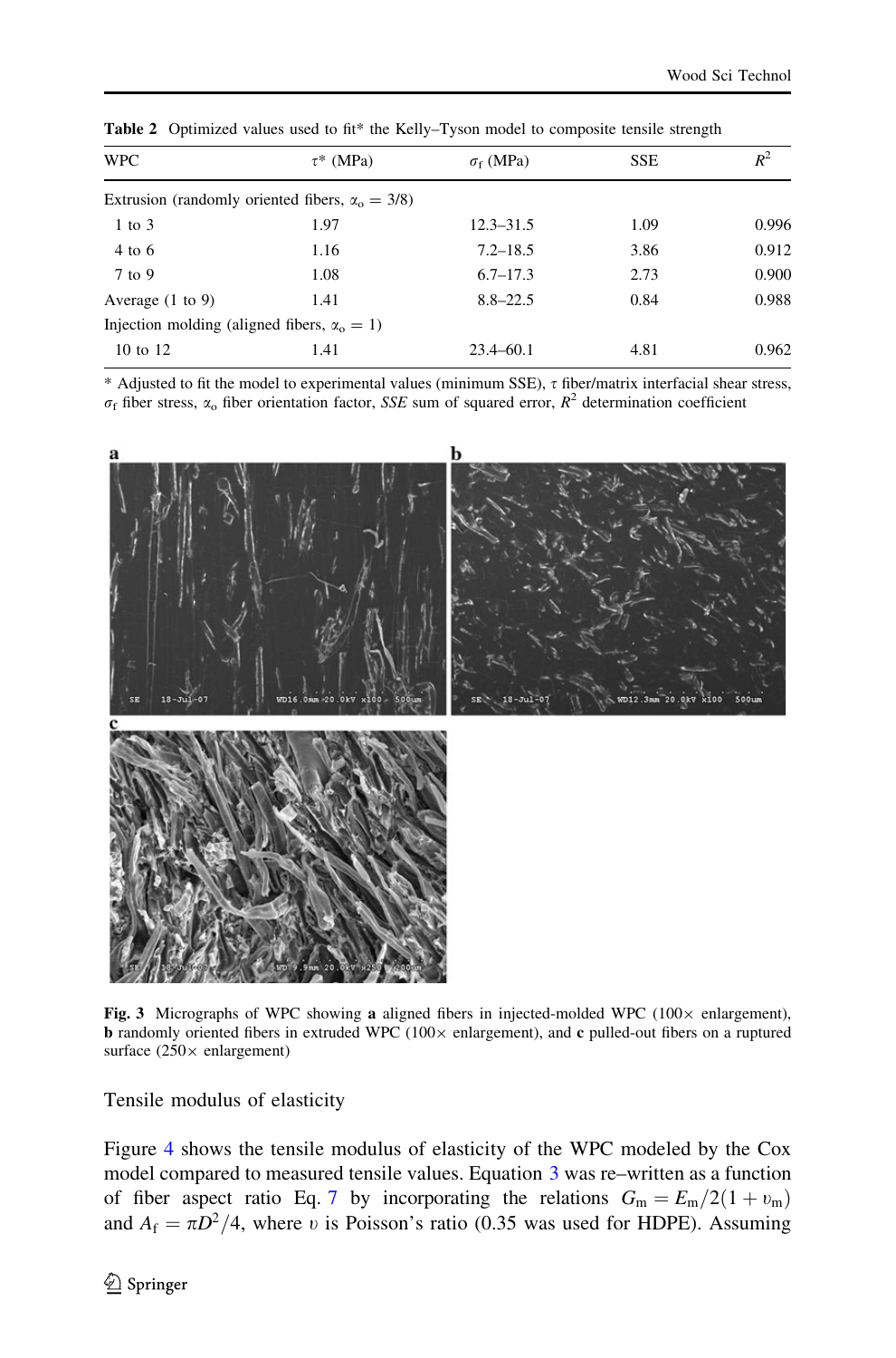<span id="page-8-0"></span>

Fig. 4 Comparison between measured and modeled (Halpin–Tsai model or Cox model) tensile modulus of elasticity of WPC made of HDPE and wood fibers of different aspect ratios (*error bars* represent  $\pm 1$ SD)

that fibers are at equal axial distance  $D_1$  from each other, and assuming a hexagonally shaped element of matrix material around the fibers,  $D_1$  was expressed as a function of D, according to the relation  $D_1 = D[(\pi/4\sqrt{3})(v_m/v_f+1)]^{1/2}]$ .

$$
E_{\rm c} = E_{\rm f} \left[ 1 - \frac{\tanh(\beta L/D)}{(\beta L/D)} \right] v_{\rm f} + E_{\rm m} v_{\rm m} \quad \text{where} \quad \beta^2 = \frac{E_{\rm m}}{E_{\rm f} (1 + v_{\rm m}) \ln(D_1/D)} \quad (7)
$$

The Cox model Eq. 7 was fitted to experimental values for injection molding by adjusting the fiber modulus of elasticity  $(E_f)$  until the minimum SSE was reached (Table [3](#page-9-0)). Previously, an orientation factor of 3/8 allowed shifting from the aligned (injection molding) to the planar randomly oriented (extrusion) fiber case. This factor did not work with the Cox model. Thus, an optimal fiber modulus of elasticity was found for each WPC formulation (Table [3](#page-9-0)). The modulus of elasticity of the wood fraction within the composite varies between 6.27 and 8.84 GPa. These values are lower than those reported in the literature for pulp fibers (about 20–40 GPa, Mark et al. [2002\)](#page-11-0).

Figure 4 shows the tensile modulus of elasticity of the WPC modeled by the Halpin–Tsai model Eq. [4](#page-3-0) compared to measured tensile values. The model was fitted to experimental values by adjusting  $E_f$  until the minimum SSE was reached (Table [3](#page-9-0)). As for tensile strength, an orientation factor of 3/8 was applied, allowing a shift from the aligned to the random orientation case (Fig. 4). The 3/8 factor was applied to the curve fitting parameter  $\zeta$ . The optimized  $E_f$  value for the two cases is almost the same (7.84 vs. 7.91). This suggests, as was proposed for tensile strength with the Kelly–Tyson model, that the difference in tensile modulus between extruded and injection–molded WPC can be explained mainly by fiber orientation.

#### Comparison of model performance

Figure [5](#page-9-0) shows the relationship between modeled tensile properties and measured values for all composite formulations. Correlation is closer for tensile strength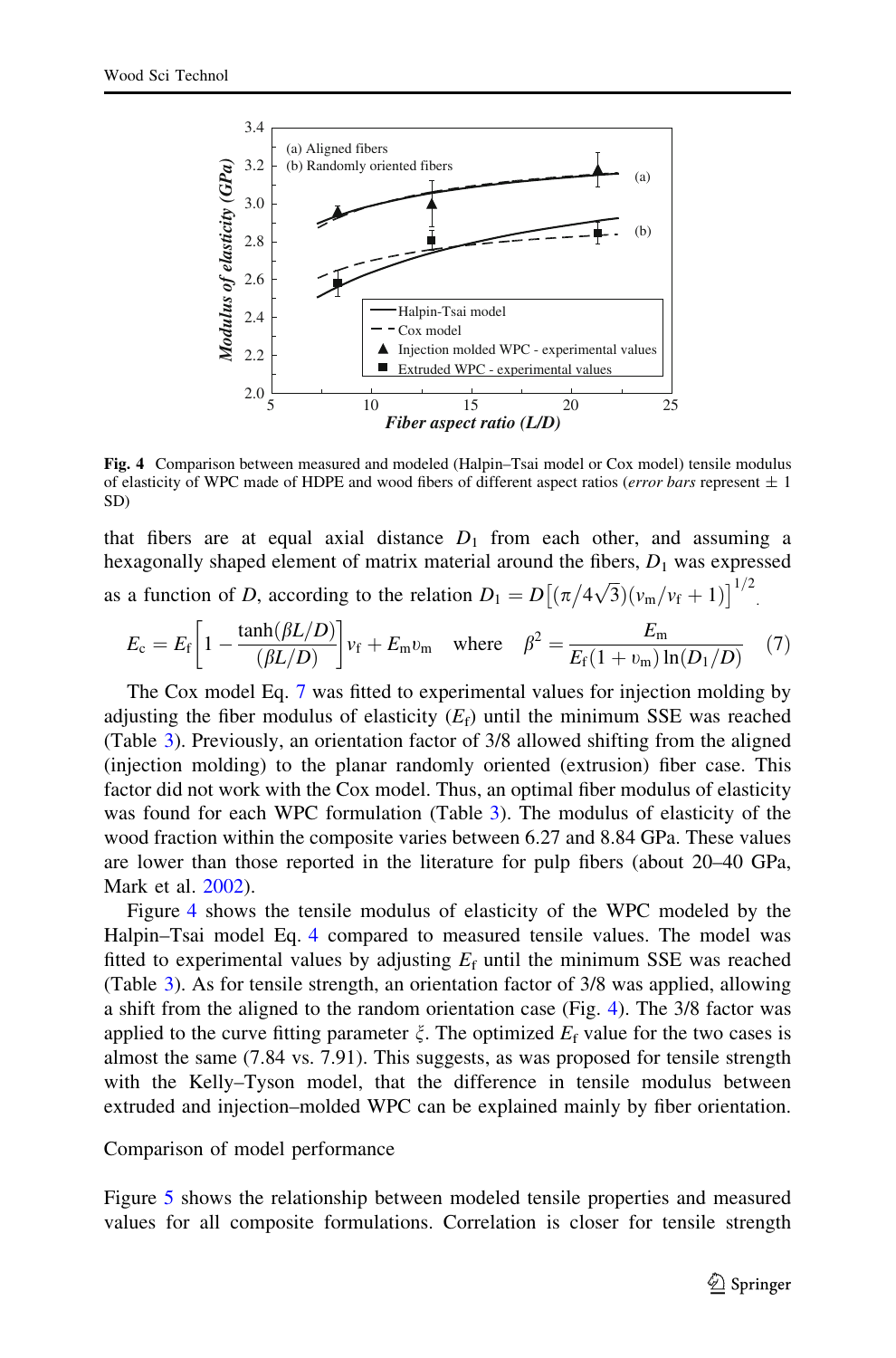| <b>WPC</b>                           | Cox model     |                  |       | Halpin-Tsai model |                  |                        |       |
|--------------------------------------|---------------|------------------|-------|-------------------|------------------|------------------------|-------|
|                                      | $E_f^*$ (GPa) | SSE $(x10^{-3})$ | $R^2$ | $E_f^*$ (GPa)     | $\alpha_{\rm o}$ | SSE $(\times 10^{-3})$ | $R^2$ |
| Extrusion (randomly oriented fibers) |               |                  |       |                   |                  |                        |       |
| $1$ to $3$                           | 7.38          | 1.9              | 0.943 | 8.84              | 3/8              | 38                     | 0.892 |
| 4 to 6                               | 6.27          | 58               | 0.926 | 7.20              | 3/8              | 29                     | 0.876 |
| 7 to 9                               | 6.52          | 2.3              | 0.873 | 7.51              | 3/8              | 15                     | 0.810 |
| Average $(1 \text{ to } 9)$          | 6.73          | 7.2              | 0.919 | 7.84              | 3/8              | 9.0                    | 0.865 |
| Injection molding (aligned fibers)   |               |                  |       |                   |                  |                        |       |
| 10 to 12                             | 7.83          | 5.6              | 0.804 | 7.91              |                  | 4.5                    | 0.836 |

<span id="page-9-0"></span>Table 3 Optimized values used to fit\* the Cox model and the Halpin–Tsai model to the composite tensile modulus of elasticity

\* Adjusted to fit the model to experimental values (minimum SSE),  $E_f$  fiber modulus of elasticity,  $\alpha_0$  fiber orientation factor, SSE sum of squared error,  $R^2$  determination coefficient

Fig. 5 Relationship between measured and modeled tensile properties for all composite formulations



 $(R^2 = 0.954)$  than tensile modulus of elasticity  $(R^2 = 0.851 - 0.880)$ . For modulus of elasticity, the determination coefficient is higher for the Cox than the Halpin–Tsai model. Moreover, SSE is mostly smaller with the Cox than the Halpin–Tsai model (Table 3). These results show that the Cox model is more appropriate for this study. However, the Halpin–Tsai model gives a better response with the fiber orientation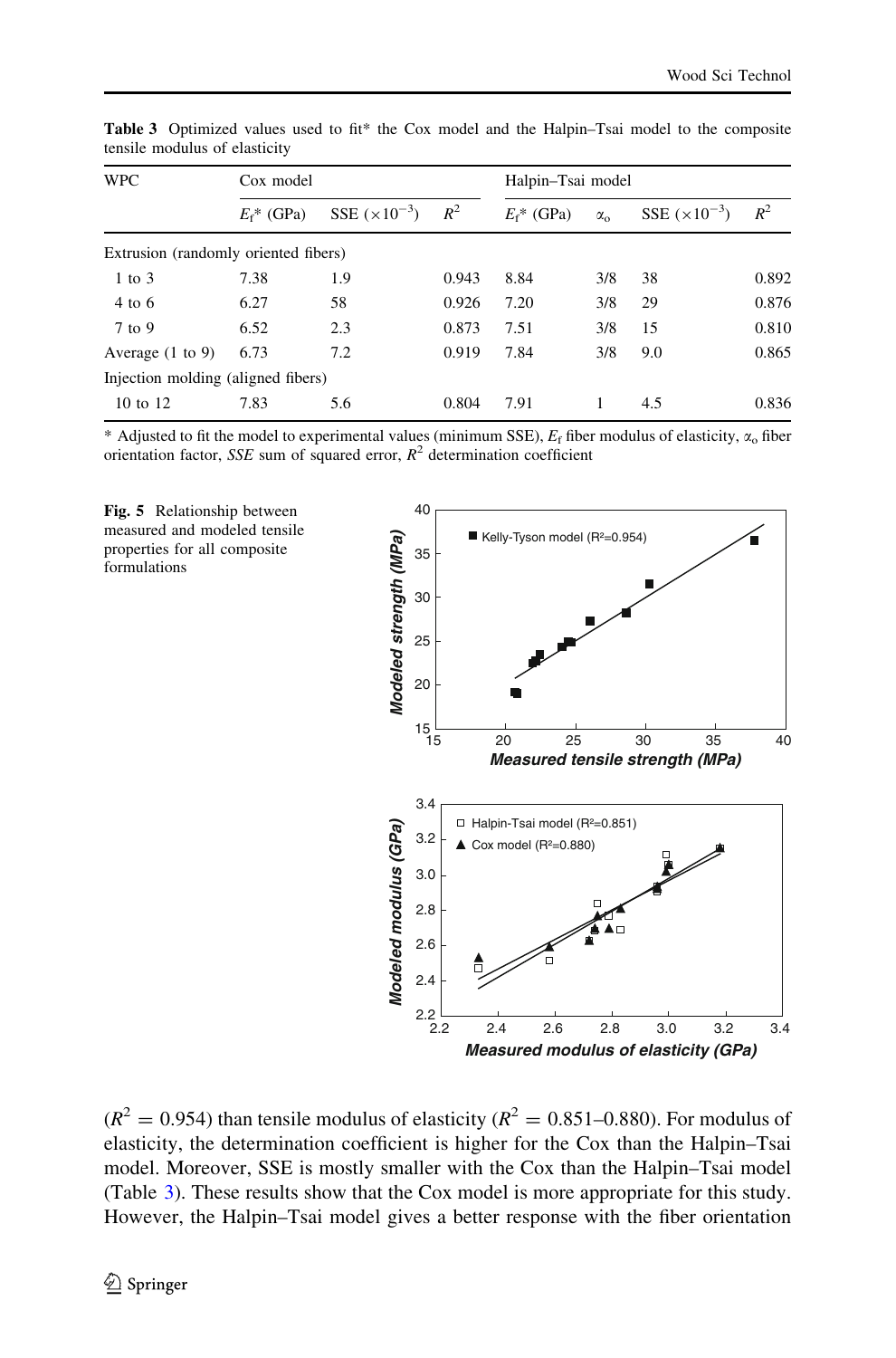<span id="page-10-0"></span>factor. For the aligned fibers case, the two models are almost superposed (Fig. [4\)](#page-8-0). Finally, it is interesting to note that the models were appropriate for a wide range of values, especially for tensile strength (Fig. [5](#page-9-0)).

Although models presented in this study fitted to experimental values, they have some limitations. For example, they assume isotropic and linear elastic materials. In fact, the tensile behavior of wood and HDPE is not perfectly linear elastic and wood fibers are orthotropic (Marklund et al. [2008](#page-11-0)). Models also represent fibers as perfectly straight cylinders. In fact, wood fibers are empty shaped (lumen) and also are collapsed. Average values of aspect ratios were used. However, each aspect ratio class contains a distribution of lengths and diameters. Finally, models were fitted to experimental values, but were not able to predict composite tensile properties.

# Conclusion

Wood–plastic composites (WPC) were processed using fibers of different aspect ratio (length-to-diameter, L/D), different processing methods, and different additives. Tensile properties of WPC were measured and modeled as a function of fiber aspect ratios. The models applied to tensile strength (Kelly–Tyson model) and tensile modulus of elasticity (Cox model and Halpin–Tsai models) showed good fit to experimental values. A shift was achieved from the oriented fiber case (injection molding) to the randomly oriented fiber case (extrusion) using a fiber orientation factor of 3/8 for both tensile strength and modulus of elasticity. This suggests that fiber orientation is the main factor responsible for the difference between the tensile properties of WPC made with the two processes. Fiber/matrix stress transfer increased with increasing fiber aspect ratio. Stress transfer was reduced with the use of process lubricant. Unexpectedly, the compatibility agent had the same effect. Fiber strength and stiffness contributions to the composite were lower than those of intrinsic fiber properties.

Acknowledgments The authors are grateful to the Canada Research Chair Program, the Ministère du développement économique et de l'innovation et de l'Exportation (MDEIE) du Québec, NSERC, Caisse Populaire Desjardins, Tembec, and the UQAT Foundation for financial support. The authors wish to thank Professor Michael Wolcott and Dr. Karl Englund from Washington State University for granting access to the Wood Engineering Material Laboratory and for their collaboration on this project.

#### **References**

- Baïlon JP, Dorlot JM (2000) Des matériaux, troisième édition. Presses Internationales Polytechnique, Montréal
- Beckermann GW, Pickering KL (2009) Engineering and evaluation of hemp fibre reinforced polypropylene composites: micro-mechanics and strength prediction modelling. Composites Part A 40:210–217
- Clemons C (2002) Wood-plastic composites in the United States-The interfacing of two industries. Forest Prod J 52(6):10–18

Cox HL (1952) The elasticity and strength of paper and other fibrous materials. Br J Appl Phys 3:72–79

Doan TTL, Gao SL, Mäder E (2006) Jute/polypropylene composites I. Effect of matrix modification. Compos Sci Technol 66:952–963